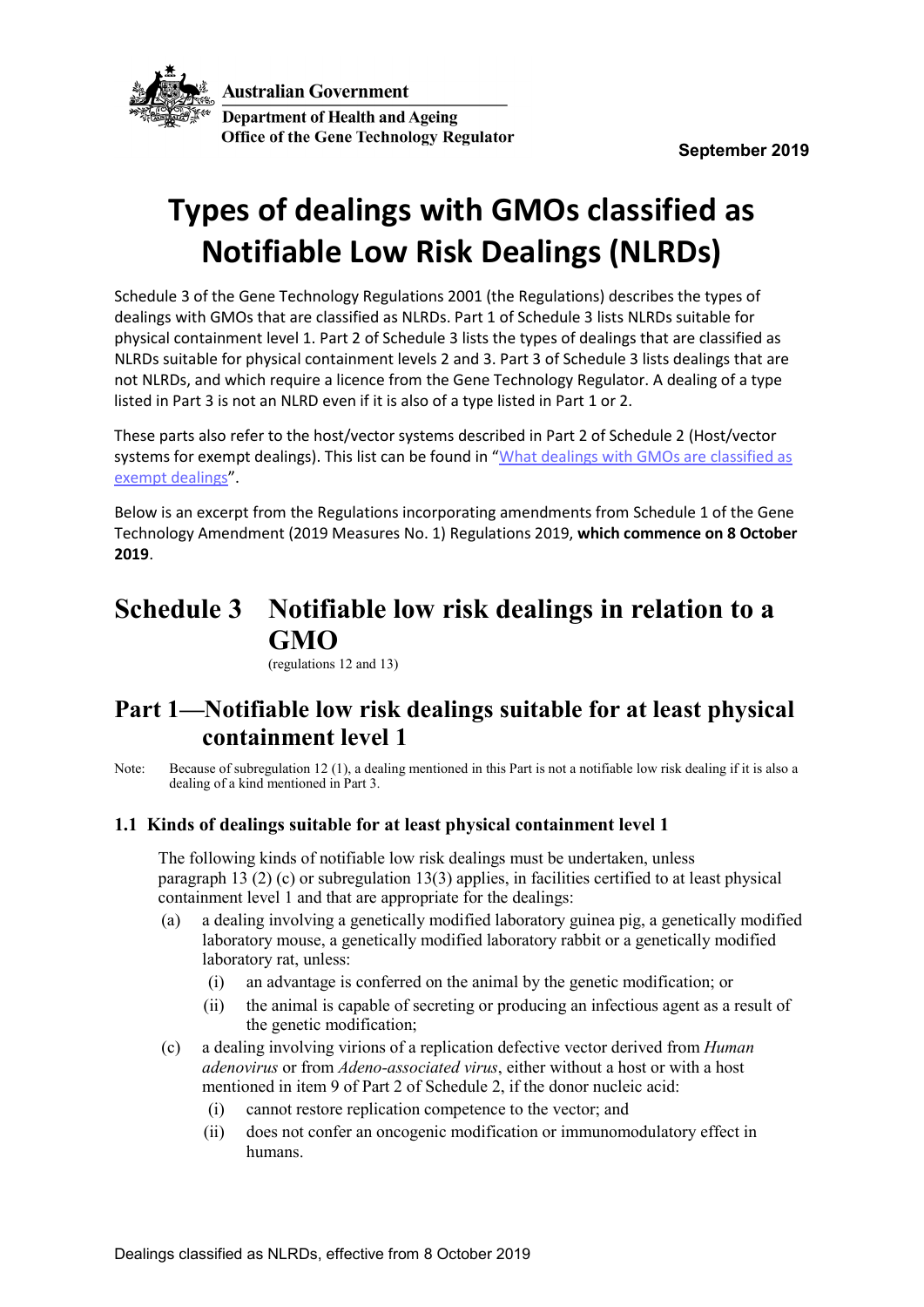### **Part 2—Notifiable low risk dealings suitable for at least physical containment level 2 or 3**

Note: Because of subregulation 12 (1), a dealing mentioned in this Part is not a notifiable low risk dealing if it is also a dealing of a kind mentioned in Part 3.

#### **2.1 Kinds of dealings suitable for at least physical containment level 2**

The following kinds of notifiable low risk dealings must be undertaken, unless paragraph  $13(2)$  (c) or subregulation  $13(3)$  applies, in facilities certified to at least physical containment level 2 and that are appropriate for the dealings:

- (a) a dealing involving whole animals (including non-vertebrates) that:
	- (i) involves genetic modification of the genome of the oocyte or zygote or early embryo by any means to produce a novel whole organism; and
	- (ii) does not involve any of the following:
		- (A) a genetically modified laboratory guinea pig;
		- (B) a genetically modified laboratory mouse;
		- (C) a genetically modified laboratory rabbit;
		- (D) a genetically modified laboratory rat;
		- (E) a genetically modified *Caenorhabditis elegans*;
- (aa) a dealing involving a genetically modified laboratory guinea pig, a genetically modified laboratory mouse, a genetically modified laboratory rabbit, a genetically modified laboratory rat or a genetically modified *Caenorhabditis elegans*, if:
	- (i) the genetic modification confers an advantage on the animal; and
	- (ii) the animal is not capable of secreting or producing an infectious agent as a result of the genetic modification;
- (b) a dealing involving a genetically modified plant;
- (c) a dealing involving a host/vector system not mentioned in paragraph 1.1 (c) or Part 2 of Schedule 2, if neither host nor vector has been implicated in, or has a history of causing, disease in otherwise healthy:
	- (i) human beings; or
	- (ii) animals; or
	- (iii) plants; or
	- (iv) fungi;
- (d) a dealing involving a host/vector system not mentioned in Part 2 of Schedule 2, if:
	- (i) the host or vector has been implicated in, or has a history of causing, disease in otherwise healthy:
		- (A) human beings; or
		- (B) animals; or
		- (C) plants; or
		- (D) fungi; and
	- (ii) the genetic modification is characterised; and
	- (iii) the characterisation of the genetic modification shows that it is unlikely to increase the capacity of the host or vector to cause harm;

Example: A genetic modification would not comply with subparagraph (iii) if, in relation to the capacity of the host or vector to cause harm, it:

- (a) provides an advantage; or
- (b) adds a potential host species or mode of transmission; or
- (c) increases its virulence, pathogenicity or transmissibility.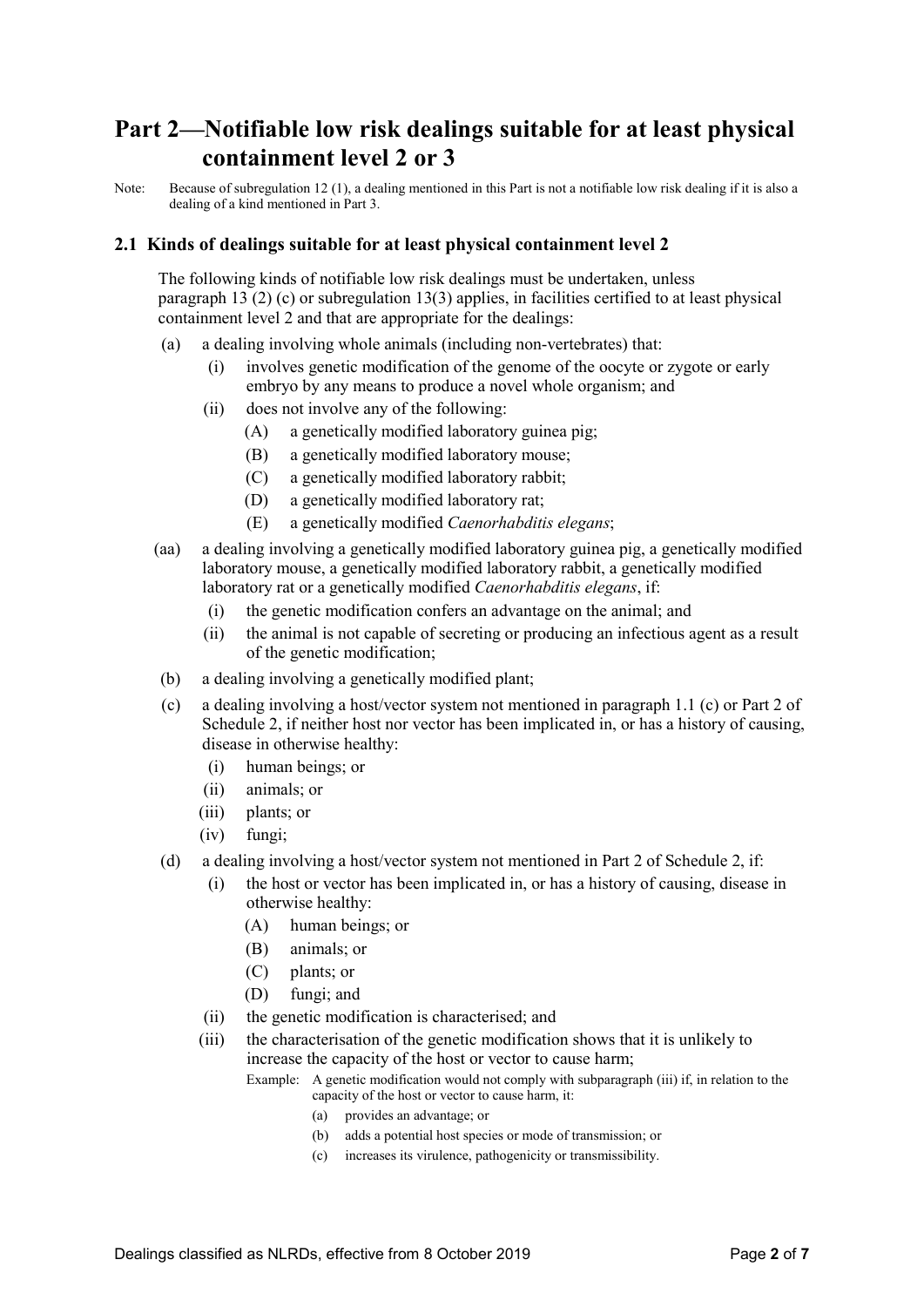- (e) a dealing involving a host/vector system mentioned in Part 2 of Schedule 2, if the donor nucleic acid:
	- (i) is characterised, and the characterisation shows that it may increase the capacity of the host or vector to cause harm; or
	- (ii) is uncharacterised nucleic acid from an organism that has been implicated in, or has a history of causing, disease in otherwise healthy:
		- (A) human beings; or
		- (B) animals; or
		- (C) plants; or
		- (D) fungi;
- (f) a dealing involving a host/vector system mentioned in Part 2 of Schedule 2 and producing more than 25 litres of GMO culture in each vessel containing the resultant culture, if:
	- (i) the dealing is undertaken in a facility that is certified by the Regulator as a large scale facility; and
	- (ii) the donor nucleic acid satisfies the conditions set out in subitem 4 (2) of Part 1 of Schedule 2;
- (g) a dealing involving complementation of knocked-out genes, if the complementation is unlikely to increase the capacity of the GMO to cause harm compared to the capacity of the parent organism before the genes were knocked out;
	- Example: A dealing would not comply with paragraph (g) if it involved complementation that, in relation to the parent organism:
		- (a) provides an advantage; or
		- (b) adds a potential host species or mode of transmission; or
		- (c) increases its virulence, pathogenicity or transmissibility.
- (h) a dealing involving shot-gun cloning, or the preparation of a cDNA library, in a host/vector system mentioned in items 1 to 6 of the table in Part 2 of Schedule 2, if the donor nucleic acid is derived from either:
	- (i) a pathogen; or
	- (ii) a toxin-producing organism;
- (i) a dealing involving virions of a replication defective viral vector unable to transduce human cells and a host not mentioned in Part 2 of Schedule 2, if the donor nucleic acid cannot restore replication competence to the vector;
- (j) a dealing involving virions of a replication defective non-retroviral vector able to transduce human cells, either without a host or with a host mentioned in Part 2 of Schedule 2, if:
	- (i) the donor nucleic acid cannot restore replication competence to the vector; and
	- (ii) the dealing is not a dealing mentioned in paragraph  $1.1(c)$ ;
- (k) a dealing involving virions of a replication defective non-retroviral vector able to transduce human cells and a host not mentioned in Part 2 of Schedule 2, if:
	- (i) the donor nucleic acid cannot restore replication competence to the vector; and
	- (ii) the donor nucleic acid does not confer an oncogenic modification or immunomodulatory effect in humans;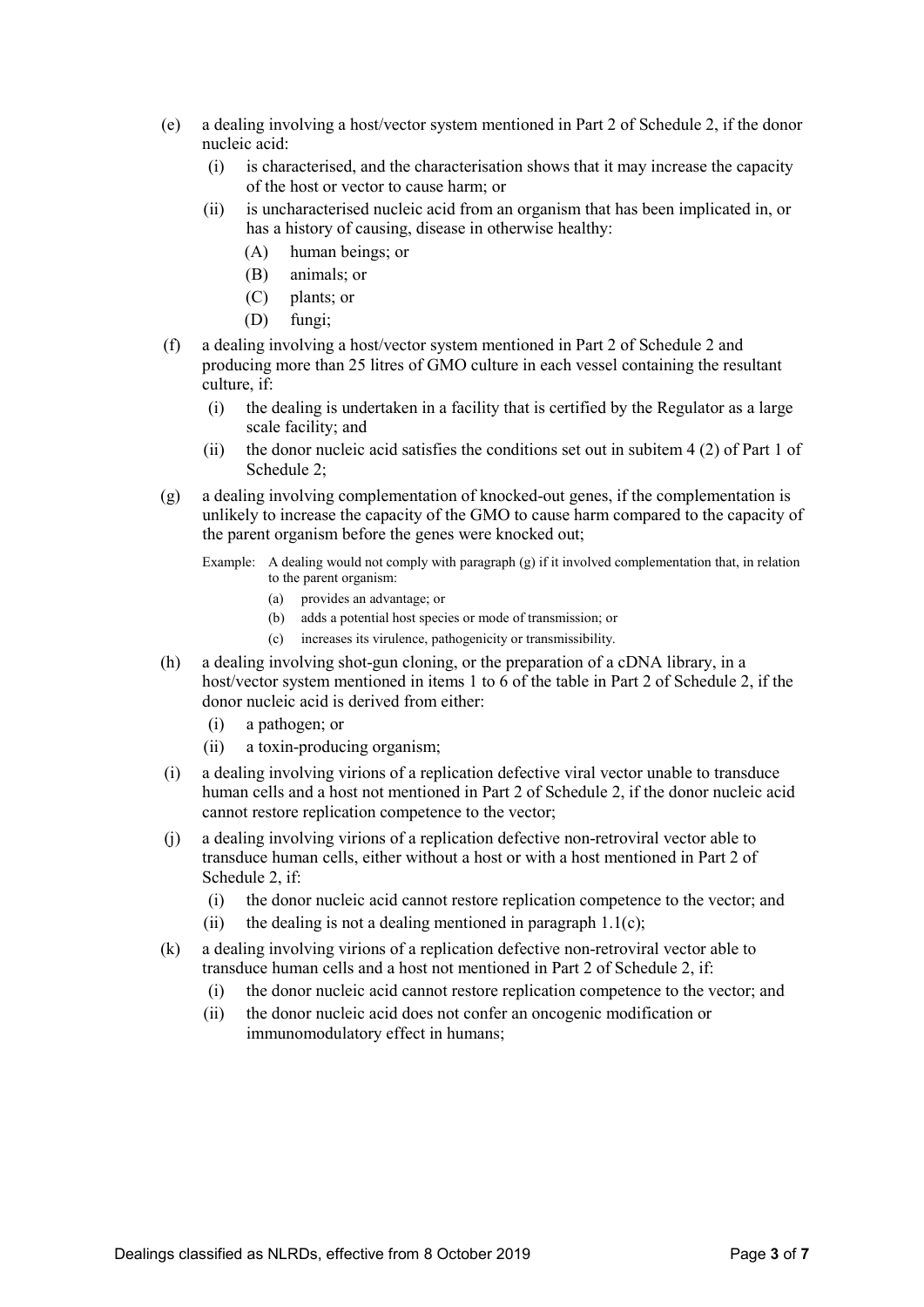- (l) a dealing involving virions of a replication defective retroviral vector able to transduce human cells, either without a host or with a host mentioned in Part 2 of Schedule 2, if:
	- (i) all viral genes have been removed from the retroviral vector so that it cannot replicate or assemble new virions without these functions being supplied *in trans*; and
	- (ii) viral genes needed for virion production in the packaging cell line are expressed from independent, unlinked loci with minimal sequence overlap with the vector to limit or prevent recombination; and
	- (iii) either:
		- (A) the retroviral vector includes a deletion in the Long Terminal Repeat sequence of DNA that prevents transcription of genomic RNA following integration into the host cell DNA; or
		- (B) the packaging cell line and packaging plasmids express only viral genes *gagpol*, *rev* and an envelope protein gene, or a subset of these;
- (m) a dealing involving virions of a replication defective retroviral vector able to transduce human cells and a host not mentioned in Part 2 of Schedule 2, if:
	- (i) the donor nucleic acids does not confer an oncogenic modification or immunomodulatory effect in humans; and
	- (ii) all viral genes have been removed from the retroviral vector so that it cannot replicate or assemble new virions without these functions being supplied *in trans*; and
	- (iii) viral genes needed for virion production in the packaging cell line are expressed from independent, unlinked loci with minimal sequence overlap with the vector to limit or prevent recombination; and
	- (iv) either:
		- (A) the retroviral vector includes a deletion in the Long Terminal Repeat sequence of DNA that prevents transcription of genomic RNA following integration into the host cell DNA; or
		- (B) the packaging cell line and packaging plasmids express only viral genes *gagpol*, *rev* and an envelope protein gene, or a subset of these.

#### **2.2 Kinds of dealing suitable for at least physical containment level 3**

- (1) A kind of dealing that:
	- (a) is a kind mentioned in clause 2.1; and
	- (b) involves a micro-organism that satisfies the criteria in AS/NZS 2243.3:2010 for classification as Risk Group 3; must be undertaken, unless paragraph 13(2)(c) or subregulation 13(3) applies, in facilities certified to at least physical containment level 3 and that are appropriate for the dealings.
- (2) For the purposes of paragraph (1)(b), a genetically modified micro-organism is taken to satisfy the criteria in AS/NZS 2243.3:2010 for classification as Risk Group 3 if the unmodified parent micro-organism satisfies those criteria.
- (3) However, subclause (2) does not apply in relation to a replication defective retroviral vector that meets the criteria in paragraph 2.1(l) or (m).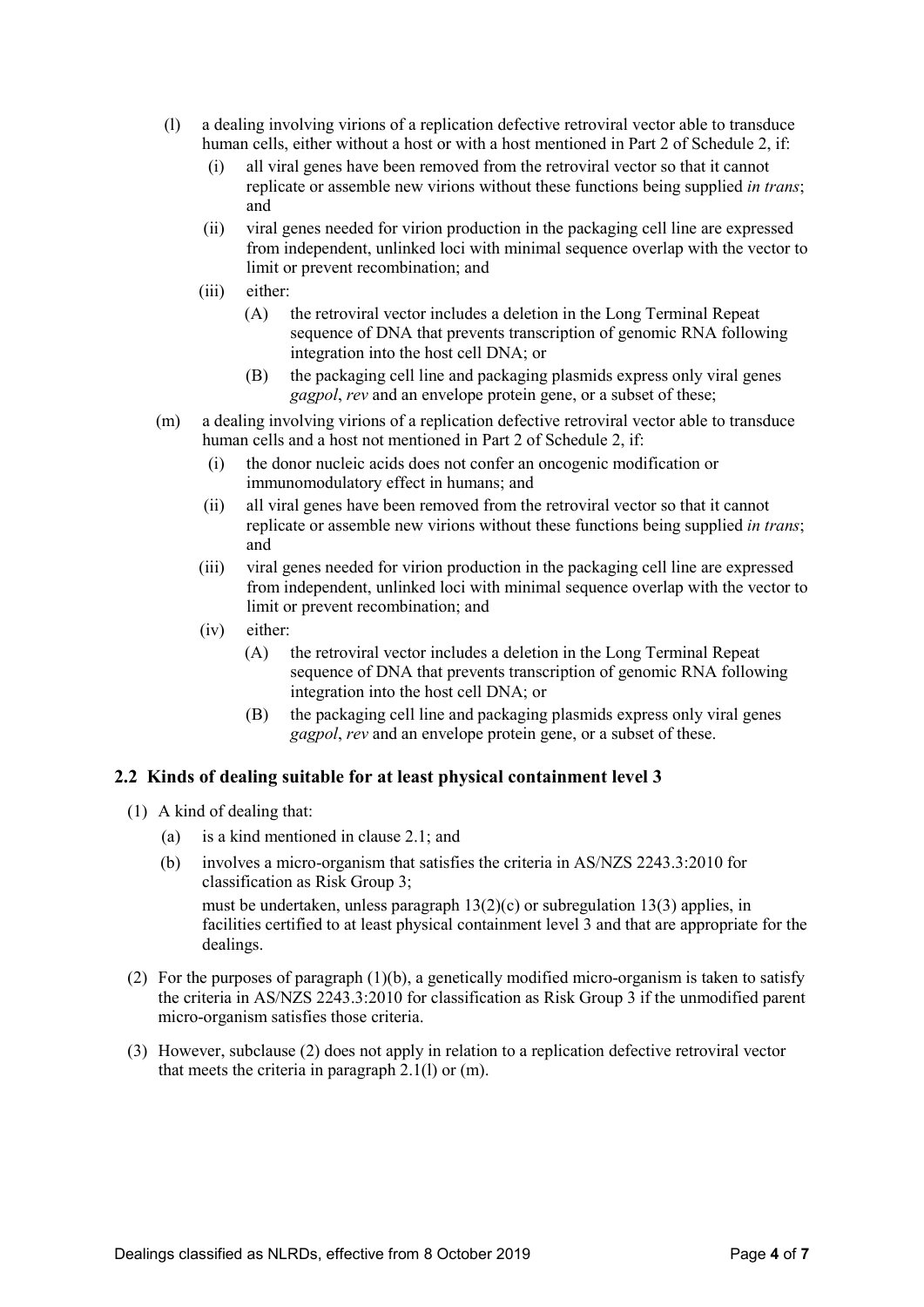### **Part 3—Dealings that are not notifiable low risk dealings**

- Note 1: The following list qualifies the list in Parts 1 and 2, and is not an exhaustive list of dealings that are not notifiable low risk dealings.
- Note 2: If a dealing is not a notifiable low risk dealing, or an exempt dealing, as provided by these Regulations, a person undertaking the dealing must be authorised by a GMO licence unless the dealing is within one of the other exceptions to licensing provided by the Act: see section 32 of the Act.

#### **3.1 Kinds of dealings**

- (1) A dealing of any of the following kinds, or involving a dealing of the following kinds, is not a notifiable low risk dealing:
	- (a) a dealing (other than a dealing mentioned in paragraph 2.1 (h)) involving cloning of nucleic acid encoding a toxin having an  $LD<sub>50</sub>$  of less than 100 micrograms per kilogram;
	- (b) a dealing involving high level expression of toxin genes, even if the  $LD_{50}$  is 100 micrograms per kilogram or more;
	- (c) a dealing (other than a dealing mentioned in paragraph 2.1 (h)) involving cloning of uncharacterised nucleic acid from a toxin-producing organism;
	- (d) a dealing involving virions of a replication defective viral vector and a host not mentioned in Part 2 of Schedule 2, if:
		- (i) the donor nucleic acid confers an oncogenic modification or immunomodulatory effect in humans; and
		- (ii) the dealing is not a dealing mentioned in paragraph  $2.1(i)$ ;
	- (e) a dealing involving a replication competent virus or viral vector, other than a vector mentioned in Part 2 of Schedule 2, if the genetic modification confers an oncogenic modification or immunomodulatory effect in humans;
	- (f) a dealing involving, as host or vector, a micro-organism, if:
		- (i) the micro-organism has been implicated in, or has a history of causing, disease in otherwise healthy:
			- (A) human beings; or
			- (B) animals; or
			- (C) plants; or
			- (D) fungi; and
		- (ii) none of the following sub-subparagraphs apply:
			- (A) the host/vector system is a system mentioned in Part 2 of Schedule 2;
			- (B) the genetic modification is characterised and its characterisation shows that it is unlikely to increase the capacity of the host or vector to cause harm;
			- (C) the dealing is a dealing mentioned in paragraph 2.1 (g);

Example: A genetic modification would not comply with sub-subparagraph (B) if, in relation to the capacity of the host or vector to cause harm, it:

- (a) provides an advantage; or
- (b) adds a potential host species or mode of transmission; or
- (c) increases its virulence, pathogenicity or transmissibility.
- (g) a dealing involving the introduction, into a micro-organism, of nucleic acid encoding a pathogenic determinant, unless:
	- (i) the dealing is a dealing mentioned in paragraph 2.1 (g); or
	- (ii) the micro-organism is a host mentioned in Part 2 of Schedule 2;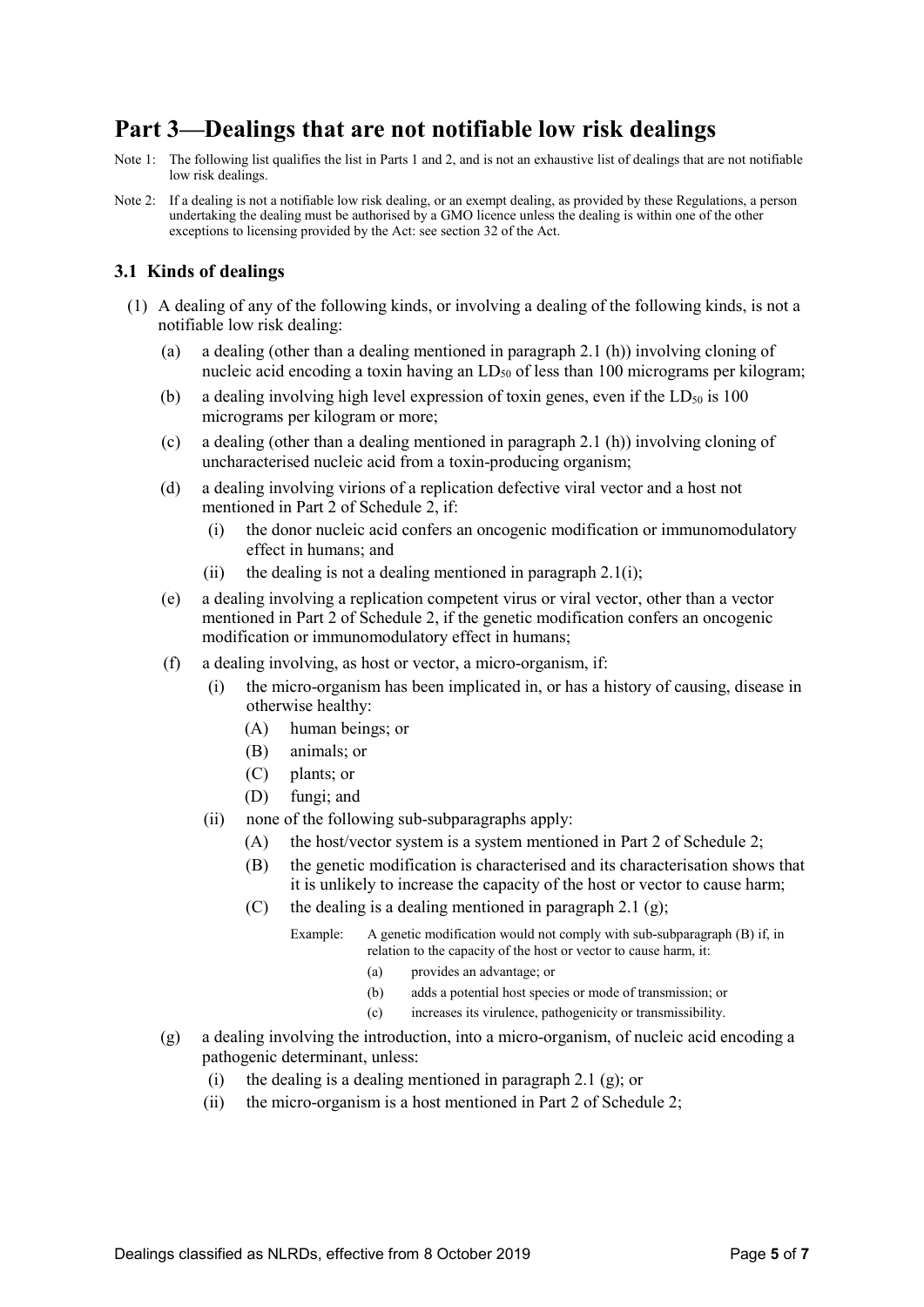- (h) a dealing involving the introduction into a micro-organism, other than a host mentioned in Part 2 of Schedule 2, of genes whose expressed products are likely to increase the capacity of the micro-organisms to induce an autoimmune response;
- (i) a dealing involving use of a viral or viroid genome, or fragments of a viral or viroid genome, to produce a novel replication competent virus with an increased capacity to cause harm compared to the capacity of the parent or donor organism;

Example: A dealing would comply with paragraph (i) if it produces a novel replication competent virus that has a higher capacity to cause harm to any potential host species than the parent organism because the new virus has:

- (a) an advantage; or
- (b) a new potential host species or mode of transmissibility; or
- (c) increased virulence, pathogenicity or transmissibility.
- (j) a dealing, other than a dealing mentioned in paragraph 2.1 (l) or (m), with a replication defective retroviral vector (including a lentiviral vector) able to transduce human cells;
- (k) a dealing involving a genetically modified animal, plant or fungus that is capable of secreting or producing infectious agents as a result of the genetic modification;
- (l) a dealing producing, in each vessel containing the resultant GMO culture, more than 25 litres of that culture, other than a dealing mentioned in paragraph 2.1 (f);
- (m) a dealing that is inconsistent with a policy principle issued by the Ministerial Council;
- (n) a dealing involving the intentional introduction of a GMO into a human being, unless the GMO:
	- (i) is a human somatic cell; and
	- (ii) cannot secrete or produce infectious agents as a result of the genetic modification; and
	- (iii) if it was generated using viral vectors:
		- (A) has been tested for the presence of viruses likely to recombine with the genetically modified nucleic acid in the somatic cells; and
		- (B) the testing did not detect a virus mentioned in sub-subparagraph (A); and
		- (C) the viral vector used to generate the GMO as part of a previous dealing is no longer present in the somatic cells;
- (o) a dealing involving a genetically modified pathogenic organism, if the practical treatment of any disease or abnormality caused by the organism would be impaired by the genetic modification;
- (p) a dealing involving a micro-organism that satisfies the criteria in AS/NZS 2243.3:2010 for classification as Risk Group 4;
- (q) a dealing involving a micro-organism that satisfies the criteria in AS/NZS 2243.3:2010 for classification as Risk Group 3 and that is not undertaken:
	- (i) in a facility that is certified by the Regulator to at least physical containment level 3 and that is appropriate for the dealing; or
	- (ii) in a facility that the Regulator has agreed in writing is a facility in which the dealing may be undertaken;
- (r) a dealing involving a GMO capable of sexual reproduction, the sexual progeny of which are, as a result of the genetic modification, more likely to inherit a particular nucleotide sequence or set of nucleotide sequences (when compared to inheritance from the unmodified parent organism);